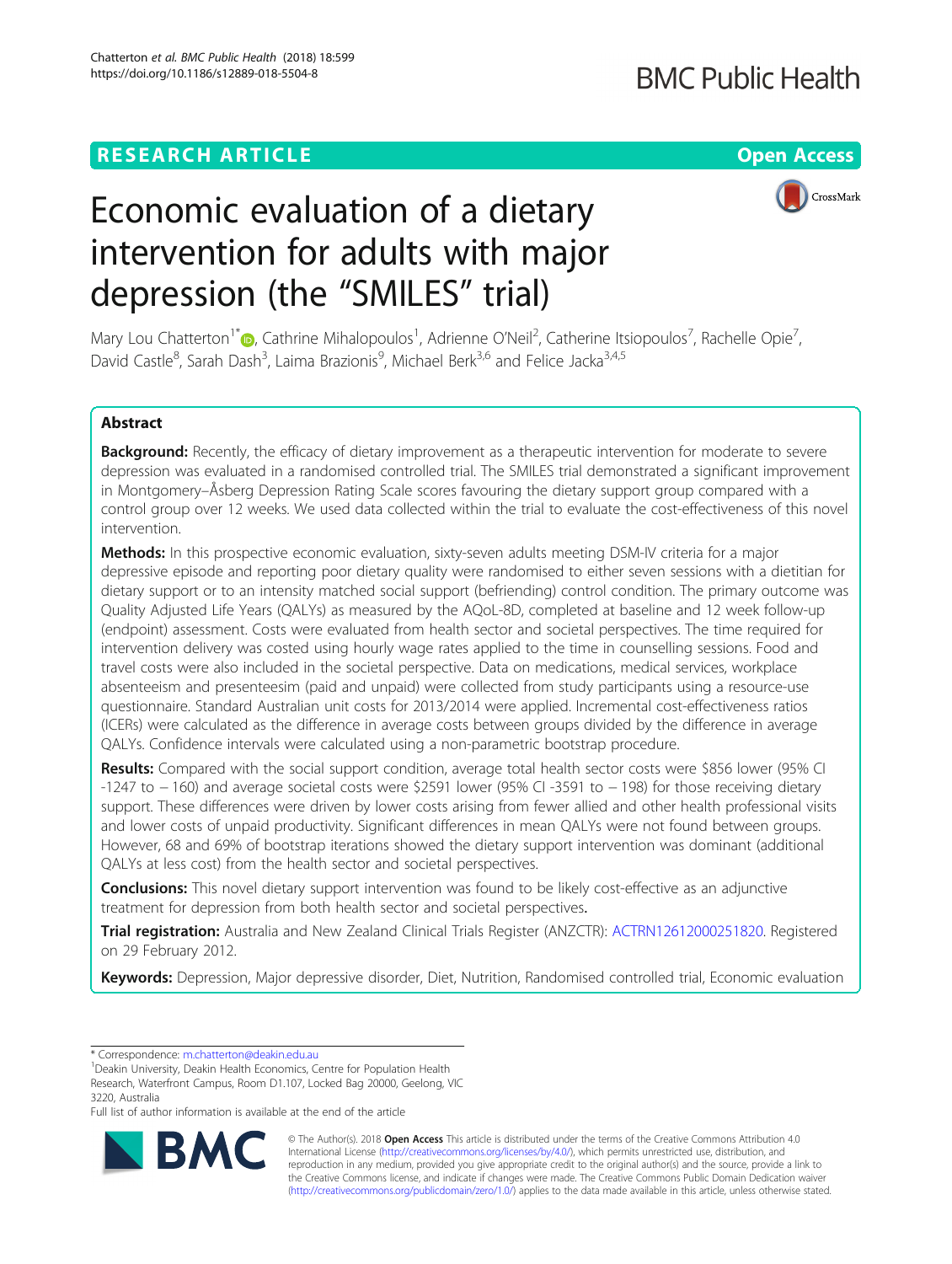#### Background

Major depressive disorder (MDD) carries a significant burden and cost to health care payers, employers and society [[1,](#page-9-0) [2\]](#page-9-0). Observational studies have revealed a relationship between diet quality and the risk of depression [[3\]](#page-9-0). However, until recently, this relationship had not been evaluated in the context of a randomised clinical trial (RCT) to allow causality to be elucidated. This led to the creation of the Supporting the Modification of lifestyle In Lowered Emotional States (SMILES) trial, the first RCT to investigate the efficacy of a dietary intervention as an adjunct to treatment of major depressive episodes [\[4](#page-9-0)]. The study hypothesized that prescriptive individualised dietary support, focusing on improving diet quality in participants with poor diet quality using a modified Mediterranean diet model [\[5](#page-9-0)], would be superior to a social support control condition (befriending) in reducing the severity of depressive symptoms.

The primary results from the SMILES trial demonstrated significant improvement in Montgomery–Åsberg Depression Rating Scale (MADRS) score for the dietary support intervention group compared to the social support control group [[6\]](#page-9-0). A significantly larger proportion of participants in the dietary support group achieved remission versus the control condition, based on MADRS scores.

While the individual cost of providing a dietary support intervention may be perceived as relatively small, indeed there is an opportunity cost associated with any healthcare intervention. This means there is an alternate use for the resources to deliver the dietary support intervention that could be directed toward some other purpose. It is therefore critical to demonstrate the cost-effectiveness of any new interventions to ensure that government and society allocate scarce healthcare dollars where they will have the greatest value-for-money [\[7\]](#page-9-0).

While dietary counselling has efficacy and costeffectiveness credentials in the management of obesity, cardiovascular disease and diabetes, it has not previously been evaluated as an adjunctive therapy for the treatment of depression [[8](#page-9-0)]. Therefore, we conducted an economic evaluation within the SMILES RCT to determine whether dietary counselling for people with depression would be cost-effective compared to the social support control condition, where \$50,000 per Quality Adjusted Life Year (QALY) is taken as the benchmark for costeffectiveness in Australia. As recommended by the Second Panel on Cost-effectiveness in Health and Medicine, both health sector and societal perspectives are presented as reference case analyses [[9\]](#page-9-0).

#### Methods

This economic evaluation utilised data collected as part of the SMILES randomised trial. Details of the SMILES trial protocol and main results have been published elsewhere [\[4](#page-9-0), [6](#page-9-0)]. In summary, adults meeting the Diagnostic and Statistical Manual of Mental Disorders (4th ed.; DSM-IV-TR) criteria for a major depressive episode (MDE) and poor diet quality using the Dietary Screening Tool were recruited. Exclusion criteria comprised having a concurrent diagnosis of bipolar (type I or II), personality or substance use disorders, two or more failed trials of antidepressants, an unstable medical comorbidity, pregnancy, or a change in medications or psychotherapy in the preceding two weeks. Severe food allergies, intolerances, aversions or socio-cultural reasons for dietary restrictions as well as current participation in an intervention targeting diet or exercise also excluded potential participants. People were recruited in Melbourne and Geelong, Australia between October 2012 and November 2014 using community-based recruitment strategies. Ethical approval was obtained from St. Vincent's Hospital, Barwon Health and Deakin University Human Research Ethics Committees. All participants provided written informed consent after receiving a full description of the study.

Participants were randomly assigned to the dietary support intervention (the modified Mediterranean diet) [[5\]](#page-9-0) or the social support control condition. Personalised dietary advice and nutrition counselling was provided by an Accredited Practicing Dietitian (qualified clinical dietitian) for up to seven individual face-to-face sessions of approximately 60 min each. The social support condition comprised a manualised 'befriending' protocol, which has been previously used in psychiatric trials and aims to control for therapeutic effects in RCTs (i.e. time, duration of therapy) [\[10](#page-9-0)]. The 'befriending' social support condition followed the same visit schedule and length as the dietary support intervention, but consisted of discussion of neutral topics of interest to the participant (i.e. sport, music, news), or in instances where participants found conversation difficult, other activities such as cards or board games. Befriending sessions were guided by a trained research assistant, and the visits did not engage in techniques specifically used in the major therapeutic models of psychotherapy.

#### Costs

Australian health sector and societal perspectives were used for the analyses to reflect different decision makers and contexts as per current guidelines for reference cases in economic evaluations [\[9](#page-9-0)]. The health sector costs included in this evaluation were those required to deliver the dietary support intervention or the social support control condition, as well as the cost of health care resources used by participants over the trial period. Societal costs comprised the health sector costs in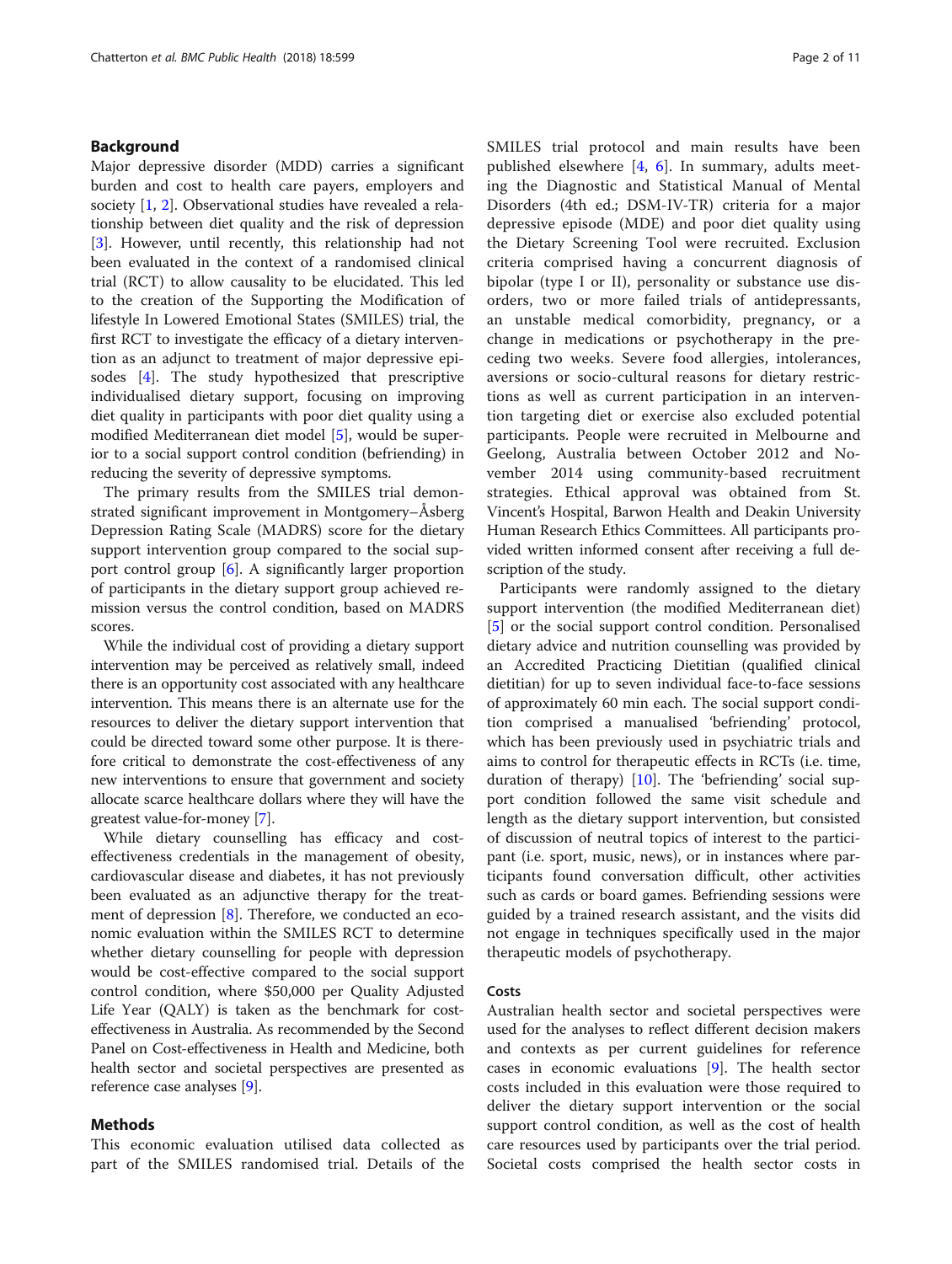addition to the cost of patient transportation, food and effects on productivity. The cost and outcomes included in the analysis are reported in the Impact Inventory (Additional file [1](#page-8-0): Table S1).

The main resource required to deliver both the dietary and the social support was the salary of trained personnel. Detailed records of the number and length of sessions for each participant were collected by dietitians and befrienders. Hourly wage rates with on-costs of 27% were applied to the total time reported to provide the support for each participant. For the dietary support group, the rate was based on a grade two, year one dietitian from the Victorian Hospitals' Industrial Association salary circular [\[11\]](#page-9-0). The hourly wage rate to deliver the social support condition was based on an entry level research assistant salary (Level A, step1) at Deakin University [\[12](#page-9-0)]. Since the dietary support intervention aimed to modify the dietary intake of participants, the cost of food was also included in the societal perspective. Food costs were estimated at \$112 per week for the dietary support group participants and \$138 per week for the social support group participants. This was based on the cost of the first 20 study participants' dietary intake at baseline compared to the cost of the prescribed healthy alternative, the modified Mediterranean diet [[13](#page-9-0)]. The societal perspective also included transportation costs to attend the dietary or social support sessions. These were estimated by assuming a 30 km round trip in a private vehicle per session, and then applying the cost/km typically used for tax reimbursement in Australia [[14\]](#page-9-0).

Participants self-reported the use of prescription medications, over the counter medications and supplements, the number of health professional visits (GPs, psychiatrists, psychologists etc.), and hospitalisations with a resource-use questionnaire administered at baseline and the 12 week follow-up visit. The questionnaire asked for all health care use and was not limited to the use of services specifically for mental health concerns. The healthcare costs included in the analyses were those paid by the government as a third-party payer and the out of pocket costs borne by participants, such as co-payments for prescription medications.

Pharmaceutical Benefits Schedule (PBS) data was used to calculate the government and patient out of pocket costs for covered medications [[15](#page-9-0)]. We assumed that all participants would pay the general patient co-payment (\$36.10). Online Australian retail pharmacy sites were consulted to determine patient costs for other medications and supplements not covered by the PBS [[16](#page-9-0)–[18](#page-9-0)]. Health professional visits were costed using a weighted average cost paid by the government, derived from the Medicare Benefits Schedule (MBS) item reports [\[19](#page-9-0)]. Since a standard co-payment for health professional visits is not in place under the MBS, participants were asked to report the estimated out of pocket costs they paid for these services.

Community mental health visits were costed using data from the 2010 Australian Mental Health Report [[20\]](#page-9-0) and the value then inflated to 2013/2014 dollars using the total health price index calculated by the Australian Institute for Health and Welfare [\[21](#page-9-0)].

Hospital stays were costed using public sector average cost per separation, based on Australian Refined Diagnosis Related Groups (AR-DRGs) from the National Hospital Cost Data Collection [\[22](#page-9-0)]. The specific AR-DRGs were selected based on the reported reason and length of stay.

The societal perspective incorporated patient transportation costs and effects on productivity. Transportation costs for health professional visits were calculated from the distance travelled in kilometres reported in the resource use questionnaire. We assumed a private vehicle was used and therefore multiplied the distance by a cost/km typically used for tax reimbursement [\[14](#page-9-0)]. Transport to hospital was estimated based on the cost for a 15 km taxi ride in Melbourne [\[23](#page-9-0)].

The resource use questionnaire also asked participants to self-report days off from paid and unpaid work (absenteeism) as well as days worked while suffering health problems as a proxy for presenteeism. To calculate the hours of lost productivity due to presenteeism, we assumed that 1.2 h of productivity was lost per day when a person reported working while suffering health problems [[24\]](#page-9-0). The human capital approach  $[25]$  $[25]$  was used to value lost paid productivity by using an average hourly wage rate calculated from the average weekly earnings reported by the Australian Bureau of Statistics plus 25% overhead costs [\[26](#page-9-0)]. Time off from unpaid activities (i.e. housework) was valued at 25% of the average wage rate plus overhead costs to represent the value of participants' lost leisure time [\[27](#page-9-0)].

All costs are presented in Australian dollars (AUD) for the 2013/2014 financial reference year. Since the costs and outcomes were collected over a 12 week period, discounting was not applied.

#### Outcomes

The primary health outcome for the current study was quality adjusted life years (QALYs). QALYs are useful outcome metrics since they can be applied across different disease/disorder areas, thus allowing comparability across a range of programs when evaluating economic decisions. For example, in Australia \$50,000/QALY has been used as a rule of thumb to denote value-for-money [[28,](#page-9-0) [29](#page-9-0)]. QALYs are derived by "weighing" the length of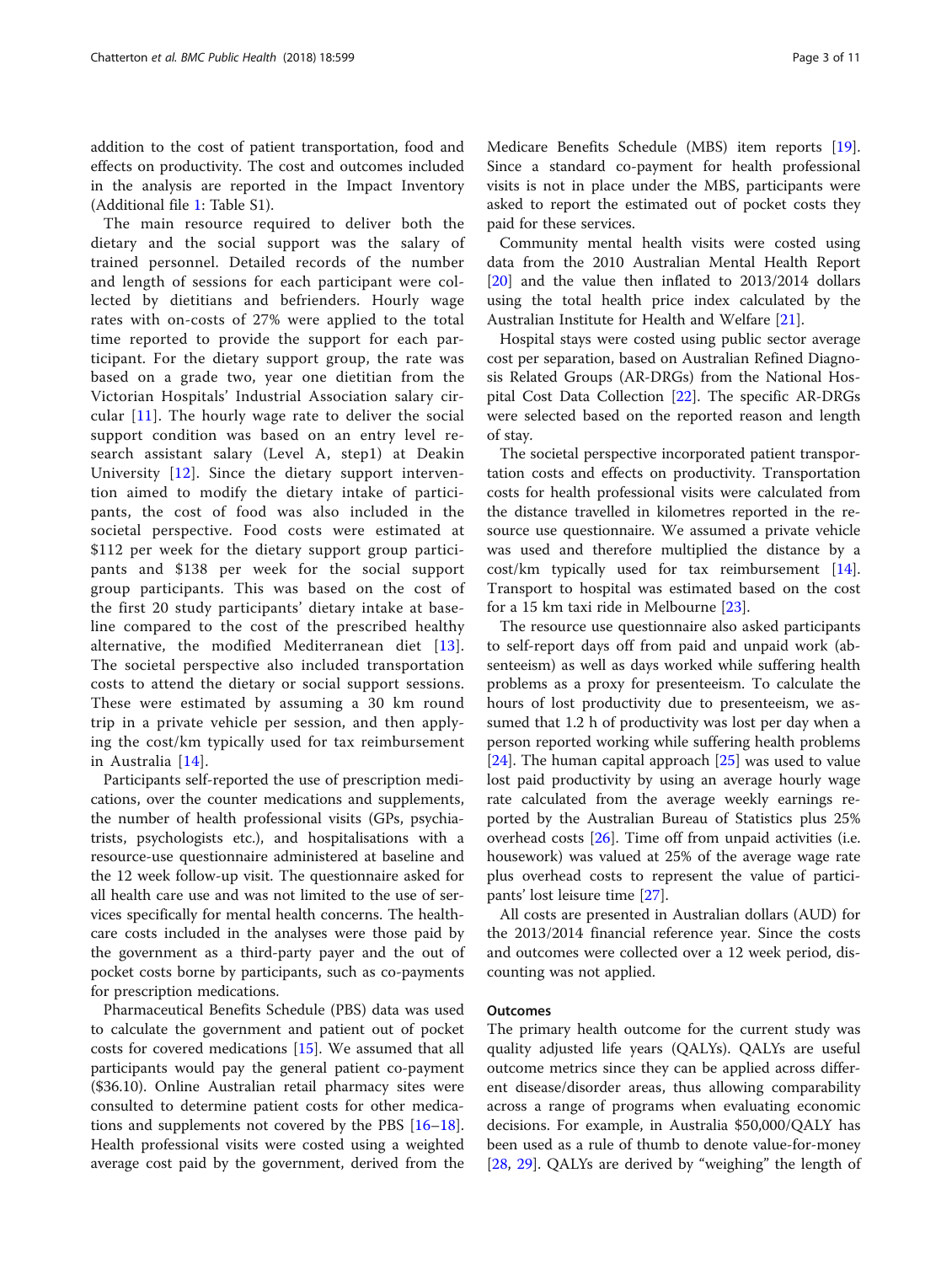life spent in a particular health state by the utility or value of that health state. Utility values (or weights) are constrained between 0 and 1 where 0 refers to death and 1 refers to perfect health and values in between denoting less than perfect health states. To assess participants' health-related quality of life and utility, the Assessment of Quality of Life – Eight Dimension (AQoL-8D) [[30](#page-9-0)] was completed at each assessment. The AQoL-8D is a multi-attribute utility instrument, with a separate utility scoring algorithm associated with the instrument allowing the calculation of utility values for each participant. The utility algorithm used in the current study was derived from the Australian general population [[31\]](#page-9-0). The QALYs for the 12 week follow-up period in the current study were estimated using the area under the curve method [\[32](#page-9-0)].

#### Statistical analyses

Data management and costing were completed using Excel 2013, while statistical analyses were conducted with Stata 14 (College Station, Texas, USA). SMILES was originally powered to detect differences between groups based on the primary clinical endpoint of MADRS. Therefore, the sample sizes were not designed to test the cost-effectiveness hypotheses. The reference case analyses were undertaken as intention to treat. All enrolled participants who completed a baseline assessment were included; however, 33 % of participants did not complete all of the health care resource use questions at the 12 week follow-up. The missing at random assumption was tested through a series of logistic regression analyses comparing participant characteristics for those with and without missing endpoint data. To account for missing utility values, health care, transportation, and lost productivity costs, the ICE multiple imputation technique in Stata was used [[33\]](#page-9-0). Missing data were imputed 33 times based on the percentage missing from the health care utilisation variables [[34](#page-9-0)]. Generalised linear models (gamma family, log link), using the mim command to combine the estimated coefficients across the imputed datasets, were used to determine the size and significance of differences between groups for total costs (health sector and societal) and QALYs. For each outcome, unadjusted models were developed along with models incorporating the covariates of age, gender, baseline utility and baseline cost.

Incremental cost-effectiveness ratios (ICERs) were calculated as the difference in average cost between the dietary support and social support groups, divided by the difference in average QALYs. Confidence intervals (CIs) for the incremental costs per QALY gained were calculated using a nonparametric bootstrap procedure, with 1000 iterations to reflect the sampling uncertainty. The bootstrapped ICERs and the CIs were graphically represented on costeffectiveness planes. A cost-effectiveness plane is a plot of the 1000 bootstrapped incremental costs and outcomes across four quadrants. The north-east quadrant represents the intervention costing more as well as conferring greater benefits than the comparator. The south-east quadrant shows the proportion of iterations where the intervention costs less but incurs greater benefits than the comparator (i.e. a "dominant" intervention), the north-west quadrant shows the proportion of iterations where the intervention incurs a cost but fewer benefits than the comparator (i.e. a "dominated" intervention) and, lastly, the south-west quadrant shows the proportion of iterations whereby the intervention costs less and has fewer benefits than the comparator group.

#### Sensitivity analyses

Imputation uncertainty was evaluated by comparing the reference case results to the analysis of participants with complete data. Generalised linear models (unadjusted and adjusted) were used to evaluate the size and significance of differences between groups, and nonparametric bootstrapping was also employed concordant with the reference case.

Additional sensitivity analysis was undertaken by varying the cost of the social support control condition to \$0 to represent a scenario where the comparator would be a 'do nothing' approach. The cost of the dietary support intervention was also varied to assess the effect on the incremental cost difference between groups. Assumptions regarding the food costs were explored by varying the cost of food for the dietary intervention group.

#### Results

Demographic characteristics were well balanced between the two study groups at baseline  $[6]$  $[6]$ . Additional baseline statistics relevant to the economic evaluation are presented in Table [1](#page-4-0). Mean baseline costs (health sector and societal) were greater for the social support group, although only the societal costs were significantly different between groups. However, median values for costs were comparable between the two groups.

Table [2](#page-4-0) provides details of the intervention sessions for both study groups and associated costs. The participants in the dietary support group attended significantly more sessions and had a significantly greater number of contact hours with a dietitian than the participants had with a 'befriender'. This led to the mean health sector costs for the dietary support group being significantly greater than the social support group. Conversely, the intervention costs from the societal perspective were significantly greater for the social support group due to the additional cost of food.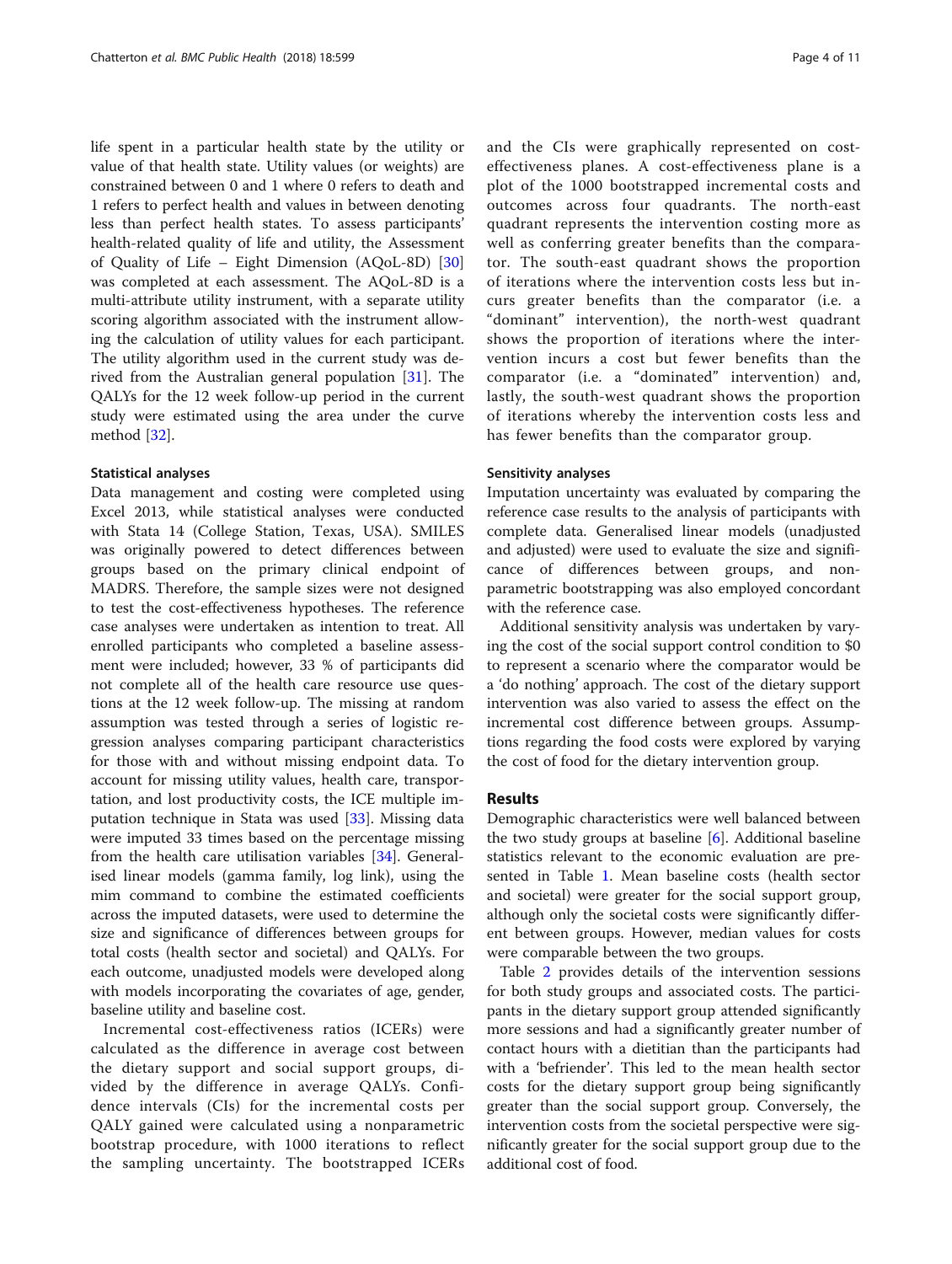#### <span id="page-4-0"></span>Table 1 Participant characteristics at baseline

|                                     |             | Total           | Dietary<br>Support<br>$n = 33$ | Social<br>Support<br>$n = 34$ |
|-------------------------------------|-------------|-----------------|--------------------------------|-------------------------------|
| Age, mean (S.D.) years              | mean (S.D.) | 40.3(13.1)      | 37.4 (10.7)                    | 43.0 (14.6)                   |
| Sex, female                         | % (n)       | 71.6% (48)      | 61.8% (21)                     | 81.8% (27)                    |
| Post-secondary school education     | % (n)       | 51.5% (34)      | 51.5% (17)                     | 51.5% (17)                    |
| Household income >\$80,000/year     | % (n)       | 23.1%(15)       | 25%(8)                         | $21.2\%$ (7)                  |
| Covered by private health insurance | % (n)       | 50% (32)        | 50%(16)                        | 50% (16)                      |
| Hours of paid work per week         | mean (S.D.) | 17.7(17.4)      | 14.65 (14.9)                   | 20.6(19.2)                    |
| Utility value                       | mean (S.D.) | 0.407(0.118)    | 0.390(0.129)                   | 0.423(0.104)                  |
| Health sector costs <sup>a</sup>    | mean (S.D.) | \$569 (\$1377)  | \$340 (\$391)                  | \$790 (\$1881)                |
|                                     | median      | \$212           | \$212                          | \$214                         |
| Societal costs <sup>a*</sup>        | mean (S.D.) | \$2228 (\$5649) | \$1037 (\$1438)                | \$3384 (7683)                 |
|                                     | median      | \$590           | \$564                          | \$620                         |

<sup>a</sup>costs refer to the month prior to the participant starting the trial

\*denotes significant differences at  $p < 0.05$ 

The reference case results using multiple imputation for missing costs, and QALYs analysed with generalised linear models, revealed no significant differences in QALYs between the dietary support and social support groups, even when controlling for baseline age and gender (Table [3](#page-5-0)). However, significant differences were found for total costs (including the intervention and other costs) from both the health sector and societal perspectives. When the results were transformed from the log scale into dollars, total health sector costs were \$856 lower on average, and total societal costs were \$2591 lower, for the dietary support group than the social support group. The costeffectiveness plane in Fig.  $1a$ ) shows that 68% of bootstrapped cost-effectiveness ratios using the health sector perspective fell into the south-east quadrant, indicating that the dietary intervention was dominant (lower total costs and more QALYs). Thirty-two percent of iterations fell into the lower left quadrant where the dietary intervention was associated with lower total costs and fewer QALYs. The bootstrapped results from the societal

perspective (Fig. [1b\)](#page-5-0) were similar, with 69% of iterations falling into the lower right quadrant, indicating dominance of the dietary support intervention over the social support group, and the remaining 31% falling into the lower cost/fewer QALYs lower left quadrant.

Table [4](#page-6-0) provides a breakdown of the cost categories comprising total health sector and societal costs. These values were the results of unadjusted generalised linear models that were transformed to represent 2013/2014 Australian dollars, since the log link function produced results on a log scale. The dietary support intervention was associated with significantly greater session delivery and travel costs than the social support group. However, most other cost categories were significantly lower for the dietary support group with the exception of the transportation costs for health care visits. The health care costs were an average of \$940 lower, and the cost of lost productivity was \$1589 lower, for the dietary support group than the social support group. The social support group used significantly more allied health professionals (occupational therapists,

| <b>Table 2</b> Intervention session costs |
|-------------------------------------------|
|-------------------------------------------|

|                             |             | Dietary Support | Social Support |
|-----------------------------|-------------|-----------------|----------------|
| Number of sessions*         | mean (S.D.) | 5.9(1.6)        | 4.3(2.7)       |
|                             | median      |                 | 5.5            |
| Total contact time (hours)* | mean (S.D.) | 4.8(1.4)        | 3.4(2.3)       |
| Health sector cost*         | mean (S.D.) | 217(65)         | 133 (89)       |
|                             | median      | 234             | 148            |
| Societal cost*              | mean (S.D.) | 1692 (96)       | 1886 (147)     |
|                             | median      | 1711            | 1934           |

\*denotes significant differences at  $p < 0.05$ 

Note that the societal cost includes food and travel costs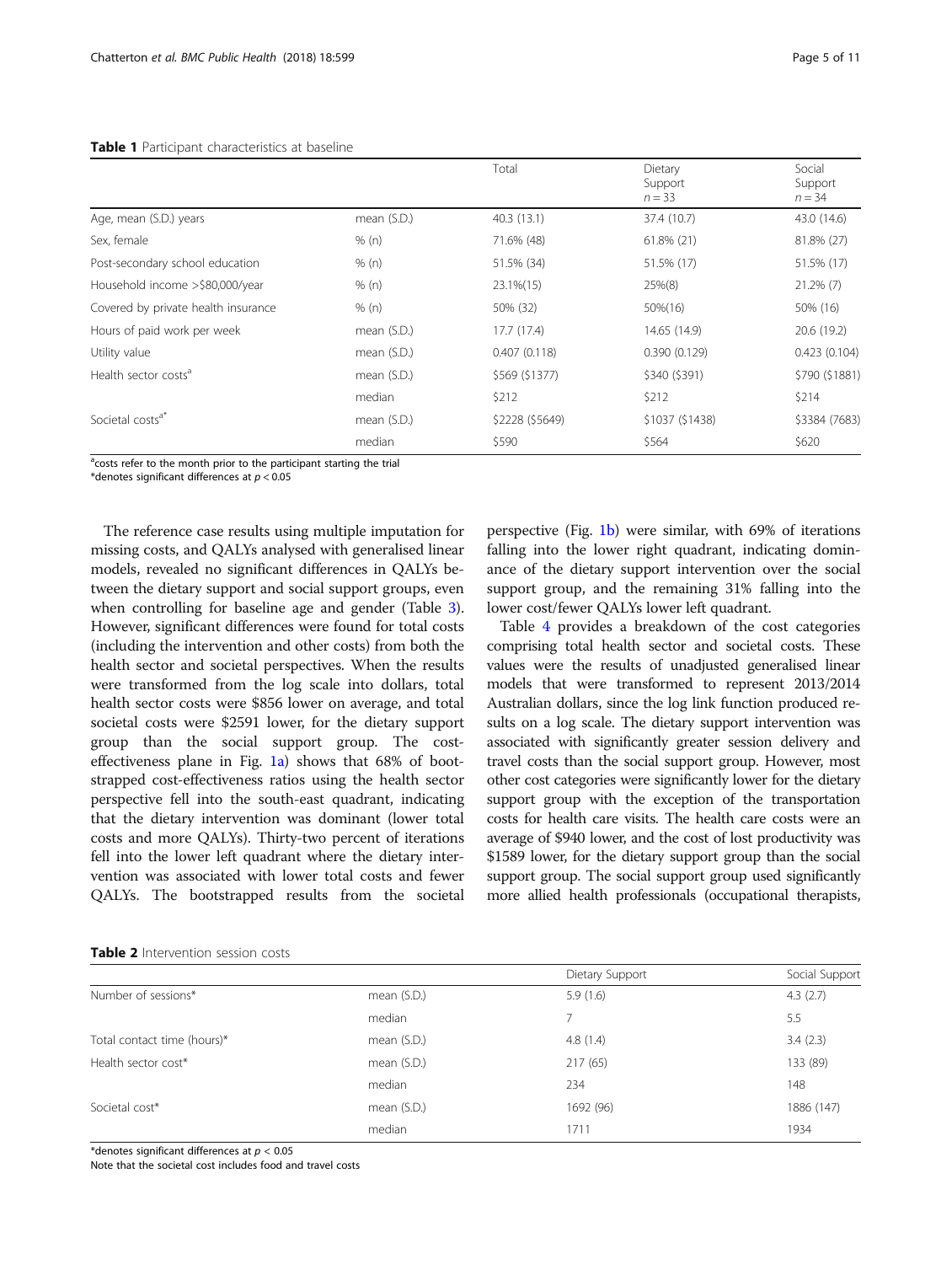|                       | Model 1: glm (without adjustment) |            |          | Model 2: glm (adjusted) <sup>a</sup> |           |             |            |          |          |           |
|-----------------------|-----------------------------------|------------|----------|--------------------------------------|-----------|-------------|------------|----------|----------|-----------|
|                       | Coefficient                       | Std. Error | 95% CI   |                                      | $P$ value | Coefficient | Std. Error | 95% CI   |          | $P$ value |
| ITT (imputation used) |                                   |            |          |                                      |           |             |            |          |          |           |
| OALYs                 | 0.026                             | 0.063      | $-0.097$ | 0.150                                | 0.675     | 0.017       | 0.066      | $-0.113$ | 0.147    | 0.798     |
| Health sector costs   | $-0.638$                          | 0.277      | $-1.182$ | $-0.093$                             | 0.022     | $-0.605$    | 0.262      | $-1.119$ | $-0.091$ | 0.021     |
| Societal costs        | $-0.630$                          | 0.205      | $-1.032$ | $-0.227$                             | 0.002     | $-0.676$    | 0.195      | $-1.058$ | $-0.293$ | 0.001     |
| Complete Cases        |                                   |            |          |                                      |           |             |            |          |          |           |
| OALYs                 | 0.036                             | 0.074      | $-0.108$ | 0.181                                | 0.623     | 0.039       | 0.078      | $-0.113$ | 0.192    | 0.614     |
| Health sector costs   | $-0.690$                          | 0.289      | $-1.255$ | $-0.124$                             | 0.017     | $-0.603$    | 0.269      | $-1.131$ | $-0.075$ | 0.025     |
| Societal costs        | $-0.675$                          | 0.271      | $-1.206$ | $-0.143$                             | 0.013     | $-0.535$    | 0.249      | $-1.023$ | $-0.046$ | 0.032     |

<span id="page-5-0"></span>Table 3 Effect of the dietary support intervention versus the social support control condition; results are log values

<sup>a</sup>models with QALYs were adjusted for age and gender; cost models were adjusted for age, gender, baseline utility value and baseline cost

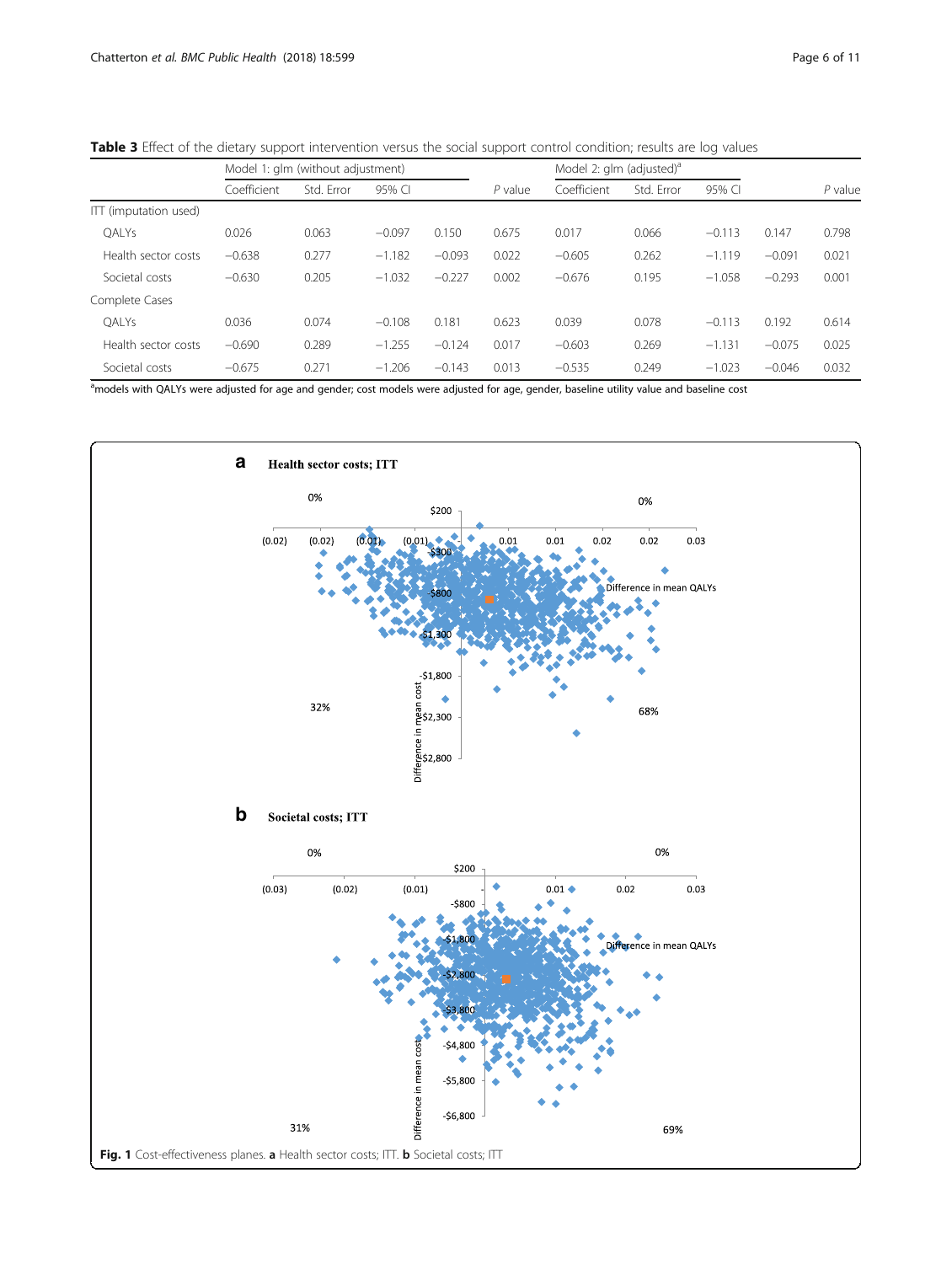<span id="page-6-0"></span>**Table 4** Total and component cost results transformed from log values; all values are 2013/2014 \$AUD

|                                  | Social Support | Dietary Support | Mean difference | 95% CI  |        |
|----------------------------------|----------------|-----------------|-----------------|---------|--------|
|                                  | mean           | mean            |                 |         |        |
| Session delivery                 | 133            | 217             | 84              | 36      | 145    |
| Health care costs                | 1684           | 743             | $-940$          | $-1283$ | $-305$ |
| Total health sector costs        | 1817           | 960             | $-856$          | $-1247$ | $-160$ |
| Travel for intervention sessions | 97             | 131             | 35              | 7.      | 69     |
| Travel for health care           | 283            | 103             | $-180$          | $-250$  | 39     |
| Food costs                       | 1656           | 1344            | $-312$          | $-312$  | $-312$ |
| Lost productivity costs          | 2383           | 794             | $-1589$         | $-2102$ | $-146$ |
| Total societal costs             | 6236           | 3333            | $-2591$         | $-3591$ | $-198$ |

physiotherapists, osteopaths) and other health professionals (dentists, podiatrists, orthodontists) as shown in Additional file [1:](#page-8-0) Table S2. The results also show that the dietary intervention appeared to reduce productivity costs: that is, participants in the dietary support group missed fewer paid and unpaid work days compared to those in the social support group (Table 4). This difference appears to be largely driven by the significant difference in unpaid productivity costs as demonstrated in Additional file [1:](#page-8-0) Table S3.

#### Sensitivity analyses

The analysis of complete cases, defined as participants with complete cost and QALY data at the 12 week follow-up, indicated similar results to the imputed ITT analysis as shown in Table [3.](#page-5-0) The cost-effectiveness planes (Additional file [1:](#page-8-0) Figures S1 and S2) show that the dietary intervention was associated with a higher probability of reduced costs and increased QALYS (81 and 80% respectively for health sector and societal perspectives).

The results of the sensitivity analyses are presented in the Additional file [1:](#page-8-0) Table S4 and S5. When the cost to deliver the social support control condition was adjusted to \$0, total health sector costs were no longer significantly different between groups for all ITT results, as well as the complete cases in the adjusted model. The costs from the societal perspective remained significantly different between the study groups, with the exception of the complete case analysis with the adjusted model, where food costs were removed and the social support costs adjusted to \$0. When the cost of the dietary intervention increased by a factor of 1.5, the difference in total health sector costs between groups was no longer significant using the adjusted glm (coefficient =  $-0.491$ ;  $p = 0.059$ ). As shown in Additional file [1:](#page-8-0) Table S5, the cost of food for the dietary intervention group would need to increase to \$2325 for the dietary intervention to no longer be significant using the results from the base case ITT unadjusted glm model. Using the base case ITT adjusted glm model the dietary intervention was no longer significant when the cost of food increased to \$2600. The sensitivity results for the complete cases showed that the results became non-significant at smaller increases in food costs.

#### **Discussion**

This study provides a formal economic evaluation of the first RCT to evaluate dietary improvement as a therapeutic approach for clinical depression. Our findings suggest that a 12 week dietary support intervention had significantly lower costs from both health sector and societal perspectives in the reference case analysis when compared to a control condition. While sensitivity analyses showed this to be fairly robust, results were sensitive to the cost of the comparator to the dietary support intervention. For example, when the cost of the social support intervention were removed, the total health sector costs of dietary support compared to social support were not significantly different. However, the difference remained significant from the societal perspective.

These results suggest that such an intervention has the potential to provide value for money. Nutrition and dietetic services have been shown to be cost-effective for the reduction in LDL cholesterol levels in type 2 diabetes patients [[35\]](#page-9-0), and provide a positive return on investment when used to treat patients with hypercholesterol-emia [[36](#page-9-0)], as well as other patient groups [\[37](#page-9-0), [38](#page-9-0)]. Therefore, the current results are in line with the costeffectiveness of dietary interventions used to treat other health conditions. However, results of analyses of the health care services used by participants demonstrated that the social support group costs were significantly higher for allied and other health professionals, such as dentists, which may appear unrelated to depression. Depression impacts adherence and the therapeutic alliance, and is an adverse prognostic marker across seemingly disparate disorders. However, there is a strong, bidirectional relationship between depression and multiple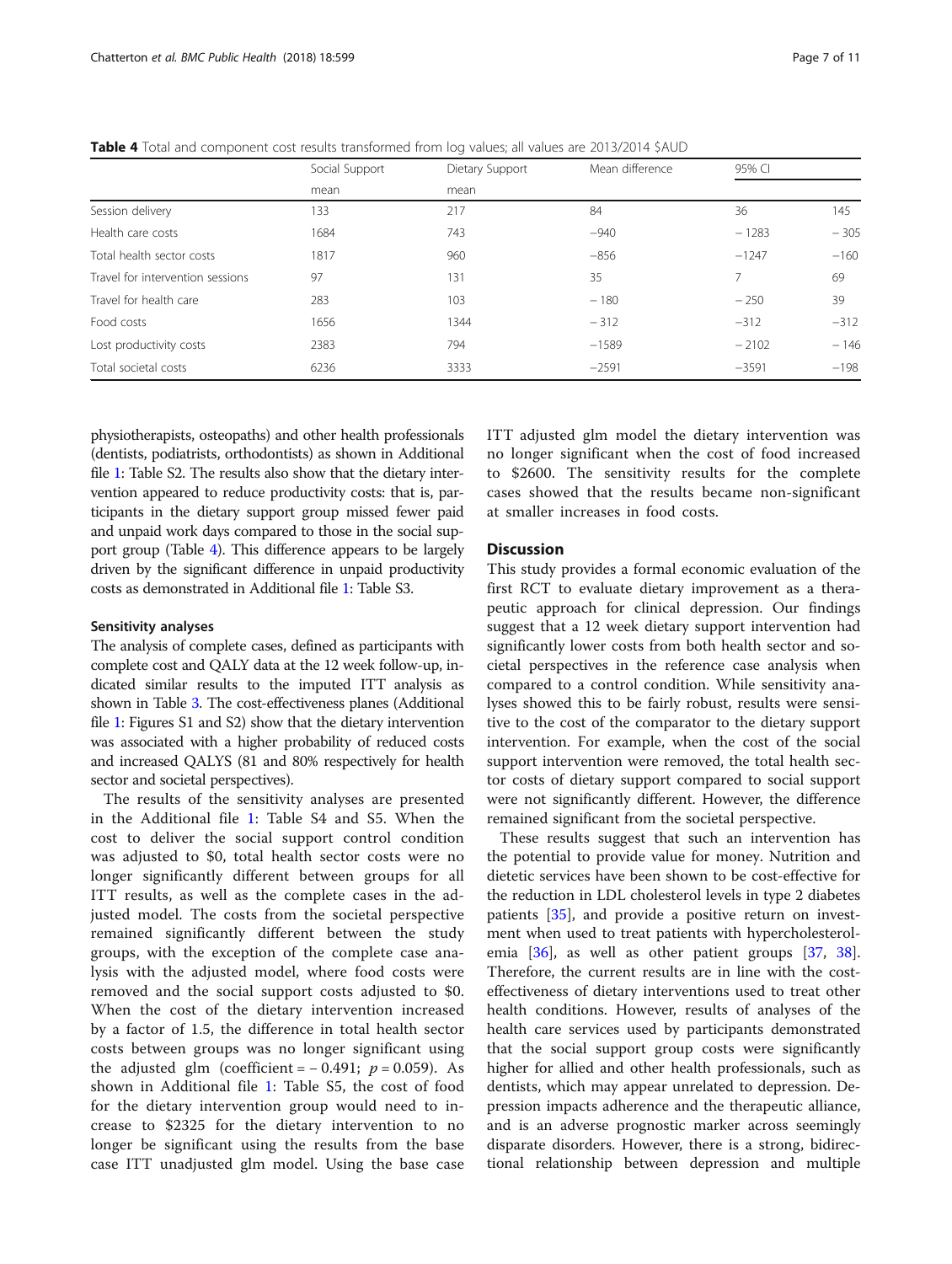chronic health conditions, including cardiovascular disease, metabolic syndrome, type 2 diabetes and obesity [[39,](#page-9-0) [40](#page-9-0)]. Diet quality is an important determinant of all. Fewer visits to non-mental health professionals suggests that a dietary improvement strategy may have multiple benefits that translate to wider health and wellbeing outcomes.

While the utility values for both groups significantly improved over the course of the trial, these values and QALYs were not significantly different between the study groups at 12 week follow-up. The average utility values for this cohort, 0.47 at baseline, were lower than the population norm of 0.83 [[41\]](#page-9-0), but similar to the average for individuals with depression from a representative survey of the Australian population [[42](#page-9-0)].

An alternate analytic approach to the current costutility analysis would be to use clinical endpoints such as the change in MADRS or symptom remission as outcome measures. However, we did not undertake these analyses since the primary study results demonstrated significant improvement in MADRS scores and a greater percentage of remission in the dietary support intervention over the social support group [[6\]](#page-9-0). Combining these clinical endpoints with the finding that the dietary support intervention was less costly would indicate that the dietary intervention would also be considered the "dominant" strategy providing greater efficacy at a lower cost.

#### Strengths and limitations

A strength of the current study was the collection of health care resource utilisation and health preference data prospectively within the trial and the application of conservative unit cost estimates to determine the cost/ QALY from a health sector perspective. This evaluation also included a societal perspective as recommended by the Second Panel on Cost-Effectiveness in Health and Medicine [[9\]](#page-9-0). The study design used the social support condition as an active control, which was intended to avoid a nocebo effect that a usual care comparator may induce and to control for the non-specific benefits of face to face interactions [\[43\]](#page-9-0).

The results of this economic evaluation should, however, be viewed cautiously due to several limitations. The sample size included in the trial was small (Dietary Support group  $n = 33$ , Social Support group  $n = 34$ ) and limit feasibility and generalisability of the dietary support intervention. Despite the high prevalence of depression in Australia [[44\]](#page-9-0), and the presence of poor diet quality [[45\]](#page-10-0), few individuals who were interested in participation actually met the entry criteria for the trial. The small sample size, combined with over one-third of missing follow-up cost data and the typically skewed nature of cost data, present additional statistical challenges. While we have attempted to address these using methodologically rigorous methods and conservative assumptions, these results require replication. Moreover, while the outcome assessors were blinded to treatment allocation, trial participants were not. It is unclear whether expectation bias may have influenced the measured outcomes of this analysis in some way. However, psychological support has the greater face validity in the community as an effective intervention.

It is important to note that while there were no significant differences in resource use and costs between the groups at baseline, there were trends toward greater health sector and societal costs in the social support group. However, the adjusted analyses incorporated baseline cost values and showed that the findings were reasonably robust.

Moreover, the resource use and lost productivity data were reliant on participant recall; however, this was over a relatively brief time period (12 weeks). While recall may introduce additional bias into the results, participant-reported data is frequently used in economic evaluations conducted within clinical trials. The brief 12 week follow-up period aids participant recall, however it is unclear whether the cost savings found over the brief time period of this trial would be maintained over the longer term.

The 12 week follow –up may also be perceived as a limitation due to diminishing rates of adherence to diets over longer time periods. However, previous studies evaluating Mediterranean diets for the prevention of cardiovascular disease have shown high rates of adherence to this dietary pattern over two to five years [\[46](#page-10-0)–[48](#page-10-0)]. Additionally, given that the cost to deliver the intervention would be incurred up-front (in the first 12 weeks) a longer follow up period may in fact favour the dietary intervention in the costeffectiveness analysis.

Finally, the resource use questionnaire, while capturing the bulk of service use, did not include questions on all societal costs (e.g. criminal justice costs and community care costs were not explicitly measured). This was largely because brevity of questionnaires was required so that subject recruitment would not be compromised. While it is unlikely that this intervention would affect such costs, we cannot be certain.

#### Conclusions

This analysis provides preliminary data to support the cost-effectiveness of a dietary support intervention as an adjunct to medication and psychological care for people with MDE. Further research is needed to validate the results of this novel study.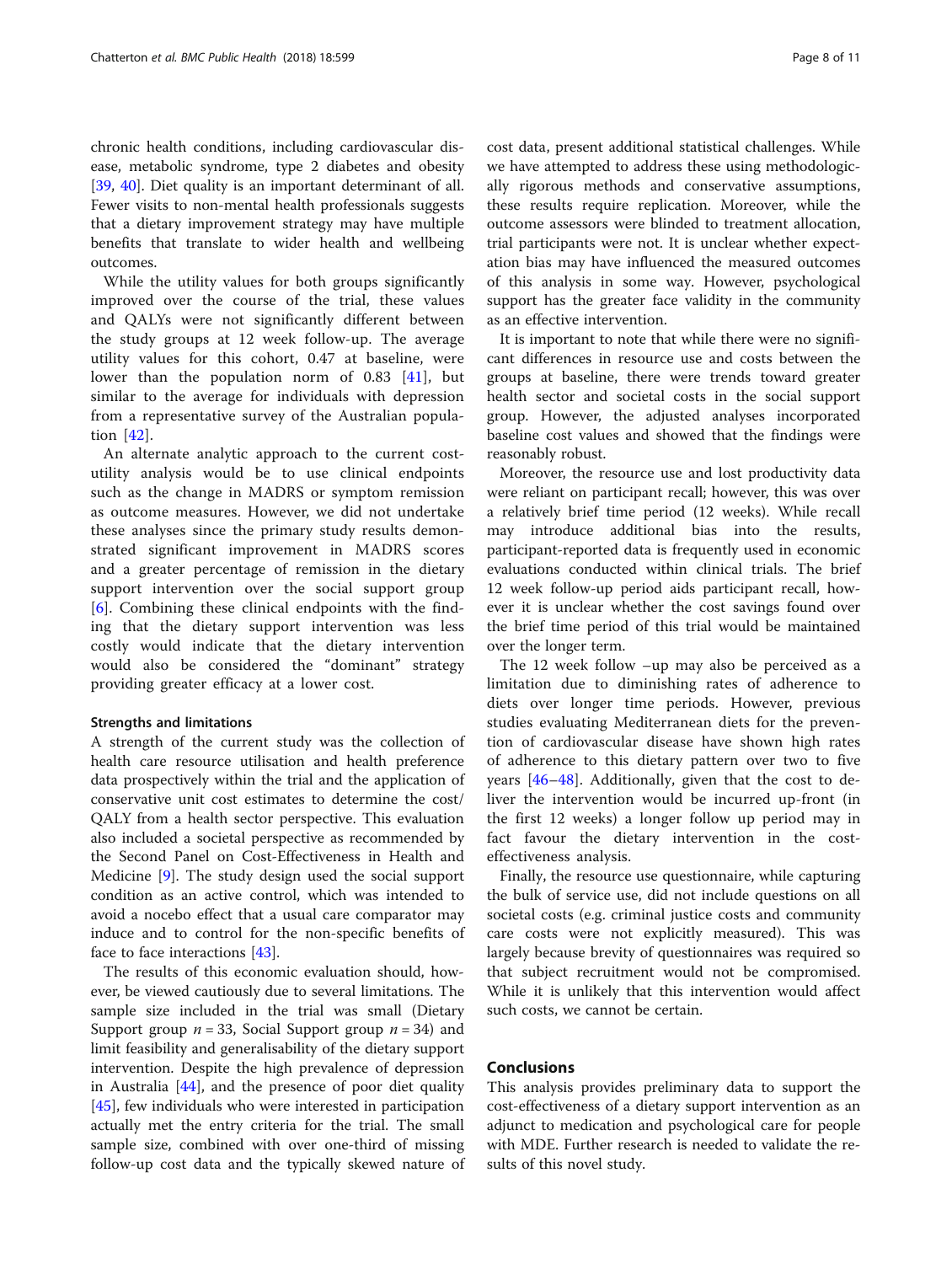#### <span id="page-8-0"></span>Additional file

[Additional file 1:](https://doi.org/10.1186/s12889-018-5504-8) Table S1. Impact Inventory as recommended by the Second Panel on Cost-Effectiveness in Health and Medicine. Table S2. Average costs, contacts and utilisation for health care services for the 3 month follow up period (2013/2014 \$AUD). Table S3. Average costs, days lost and percent reporting paid and unpaid productivity loss for the 3 month follow up period (2013/2014 \$AUD). Table S4. Sensitivity analysis results; results are log values. Table S5. Sensitivity analysis for food costs; results are log values. Figure S1. Cost-effectiveness plane for health sector costs; completers. Figure S2. Cost-effectiveness plane for societal costs; completers. Figure S3. Cost-effectiveness plane for health sector costs with befriending intervention costs set to \$0; ITT. Figure S4. Costeffectiveness plane for societal costs with befriending intervention costs set to \$0; ITT. Figure S5. Cost-effectiveness plane for health sector costs with befriending intervention costs set to \$0; completers. Figure S6. Cost-effectiveness plane for societal costs with befriending intervention costs set to \$0; completers. (DOCX 249 kb)

#### Abbreviations

AQoL-8D: Assessment of Quality of Life – Eight Dimension; AR-DRGs: Australian Refined Diagnosis Related Groups; AUD: Australian dollars; CIs: Confidence intervals; ICER: Incremental cost-effectiveness ratio; MADRS: Montgomery–Åsberg Depression Rating Scale; MBS: Medicare Benefits Schedule; MDD: Major depressive disorder; MDE: Major depressive episode; PBS: Pharmaceutical Benefits Schedule; QALYs: Quality Adjusted Life Years; RCT: Randomised clinical trial; SMILES: Supporting the Modification of lifestyle In Lowered Emotional States

#### Funding

This project was funded by the National Health and Medical Research Council (NHMRC grant number APP1021347). Woolworths Limited provided sponsorship in the form of food vouchers for participants. Village cinemas donated cinema vouchers and Carman's Fine Foods donated muesli bars for participants. A grant from Meat and Livestock Australia (2013) funded biochemistry data collected and analysed as part of the SMILES trial. These sponsors had no role in the design, analysis or preparation of the manuscript for publication.

#### Availability of data and materials

The datasets generated and/or analysed during the current study are not publicly available due to issues of participant confidentiality but would be made available from the corresponding author on reasonable request.

#### Authors' contributions

FNJ conceived the overall study, developed the protocol, and led the SMILES randomised controlled trial. CM conceived the economic evaluation and MLC developed and implemented the data collection for the economic evaluation, developed the economic evaluation protocol, undertook the unit costing, analysis of data as well as drafting of the manuscript with input from CM. AON acted as trial coordinator in the first year of the trial, developed and applied for ethical approvals, played a primary role in overseeing the RCT. RO and CI were responsible for the development of the ModiMedDiet and the associated score, as well as the collection of intervention delivery data critical for the economic evaluation. SD made substantial contributions to running the trial and the collection of data including the resource use questionnaires and AQoL-8D. LB contributed to the original study design. DC and MB were the consultant psychiatrists on the study and made an important contribution to the design of the study protocol, the running of the study, and the interpretation of the data. All authors read and approved the final manuscript

#### Ethics approval and consent to participate

Ethical approval was obtained from St. Vincent's Hospital, Barwon Health and Deakin University Human Research Ethics Committees. All participants provided written informed consent after receiving a full description of the study.

#### Competing interests

Mary Lou Chatterton has received funding support from the NHMRC, Beyond Blue, Barwon Child Youth & Family, and Medibank Private Health Research Fund. She has served as a consultant for Astra Zeneca, Biogen, and Genentech. Cathrine Mihalopoulos was supported by an NHMRC Early Career Development Fellowship (#1035887) at the time of this work. She has also received additional funding support from the NHMRC, Cancer Council, Mental Illness Research Fund, Medibank Private Health Research Fund, Macquarie University, Beyond Blue, Murdoch Children's Research Institute, The University of Melbourne, The Australian Commonwealth Department of Health and Ageing, and the Australian National Mental Health Commission. Adrienne O'Neil has received funding from Meat and Livestock Australia and is supported by an NHMRC ECR Fellowship (#1052865). Catherine Itsiopoulos has received funding from the NHMRC, the University of Melbourne, Deakin University, La Trobe University, Meat and Livestock

Board, Australian Society for Enteral and Parenteral Nutrition, Harokopio University in Athens, Commonwealth Department of Education, Employment and Workplace relations, Diabetes Australia and SWISSE Wellness P/L. She has received speaker honoraria from Astra Zeneca, Boehringer Ingelheim and Dairy Australia.

David Castle has received grant monies for research from Eli Lilly, Janssen Cilag, Roche, Allergen, Bristol-Myers Squibb, Pfizer, Lundbeck, Astra Zeneca and Hospira and travel support and honoraria for talks and consultancy from Eli Lilly, Bristol-Myers Squibb, Astra Zeneca, Lundbeck, Janssen Cilag, Pfizer, Organon, Sanofi-Aventis, Wyeth, Hospira and Servier. He is a current Advisory Board Member for Lu AA21004; Lundbeck; Varenicline: Pfizer; Asenapine: Lundbeck; Aripiprazole LAI: Lundbeck; Lisdexamfetamine: Shire; Lurasidone: Servier. He has no stocks or shares in any pharmaceutical company.

Michael Berk has received Grant/Research Support from the NIH, Cooperative Research Centre, Simons Autism Foundation, Cancer Council of Victoria, Stanley Medical Research Foundation, MBF, NHMRC, Beyond Blue, Rotary Health, Geelong Medical Research Foundation, Bristol Myers Squibb, Eli Lilly, Glaxo SmithKline, Meat and Livestock Board, Organon, Novartis, Mayne Pharma, Servier and Woolworths. He has been a speaker for Astra Zeneca, Bristol Myers Squibb, Eli Lilly, Glaxo SmithKline, Janssen Cilag, Lundbeck, Merck, Pfizer, Sanofi Synthelabo, Servier, Solvay and Wyeth, and served as a consultant to Allergan, Astra Zeneca, Bioadvantex, Bionomics, Collaborative Medicinal Development, Eli Lilly, Glaxo SmithKline, Janssen Cilag, Lundbeck Merck, Pfizer and Servier. He is supported by an NHMRC Senior Principal Research Fellowship (#1059660).

Felice N Jacka has received Grant/Research support from the Brain and Behaviour Research Institute, the NHMRC, Australian Rotary Health, the Geelong Medical Research Foundation, the Ian Potter Foundation, Eli Lilly, Meat and Livestock Australia, Woolworths Limited and The University of Melbourne and has received speakers honoraria from Sanofi-Synthelabo, Janssen Cilag, Servier, Pfizer, Health Ed, Network Nutrition, Angelini Farmaceutica, Metagenics and Eli Lilly. She is supported by an NHMRC Career Development Fellowship (#1108125).

The other authors have no relevant financial disclosures to declare.

#### Publisher's Note

Springer Nature remains neutral with regard to jurisdictional claims in published maps and institutional affiliations.

#### Author details

<sup>1</sup> Deakin University, Deakin Health Economics, Centre for Population Health Research, Waterfront Campus, Room D1.107, Locked Bag 20000, Geelong, VIC 3220, Australia. <sup>2</sup>University of Melbourne, Melbourne School of Population and Global Health, Carlton, Australia. <sup>3</sup>Deakin University, IMPACT Strategic Research Centre, Barwon Health, Geelong, Australia. <sup>4</sup>Centre for Adolescent Health, Murdoch Children's Research Institute, Melbourne, VIC, Australia. <sup>5</sup> Black Dog Institute, Randwick, NSW, Australia. <sup>6</sup>Department of Psychiatry the Florey Institute of Neuroscience and Mental Health, and Orygen Youth Health Research Centre, University of Melbourne, Parkville, VIC, Australia. 7 School of Allied Health, La Trobe University, Bundoora, Australia. 8 Department of Psychiatry, University of Melbourne, Melbourne, VIC, Australia. <sup>9</sup>Department of Medicine (St Vincent's campus), The University of Melbourne, Melbourne, Australia.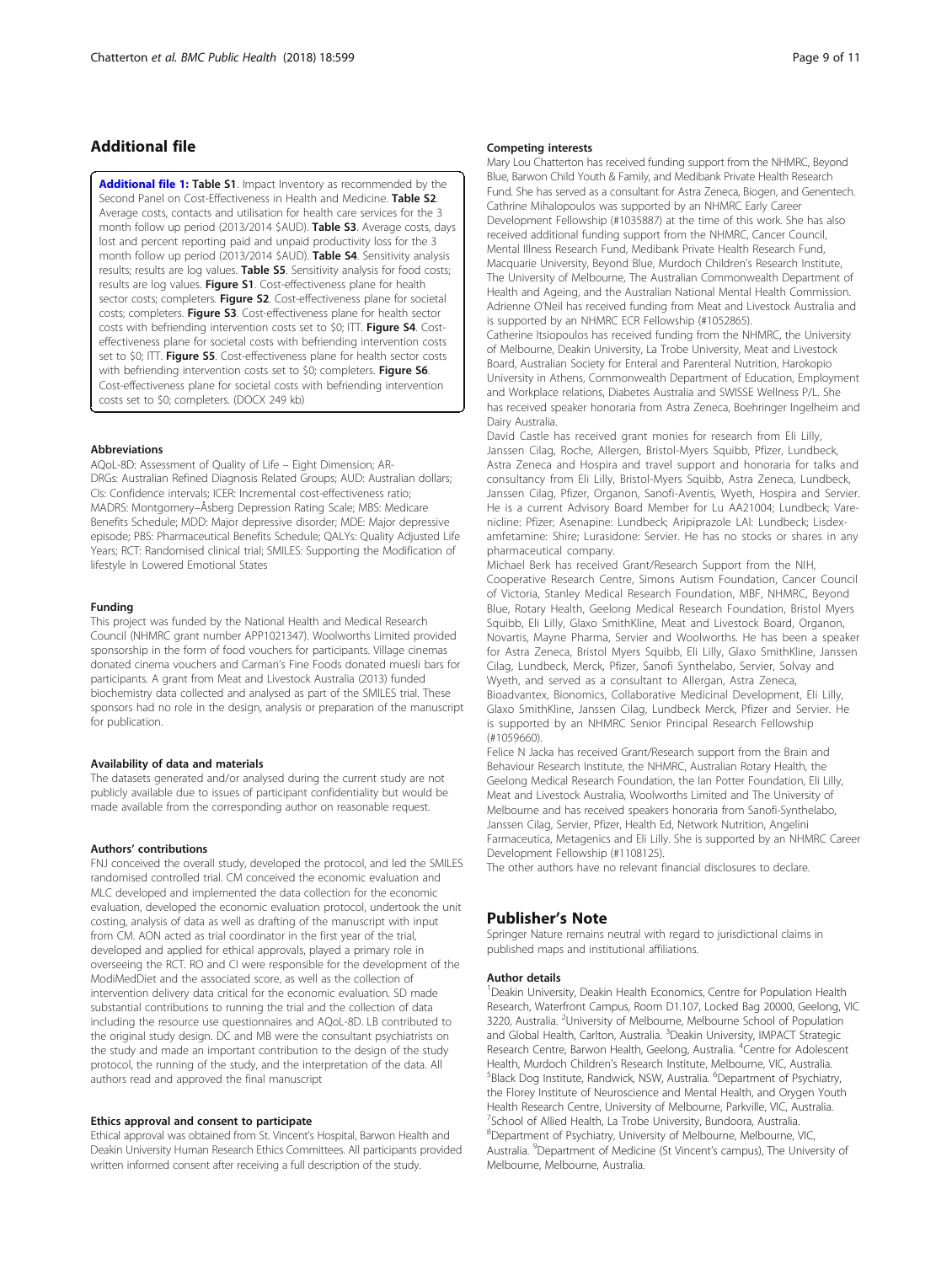#### <span id="page-9-0"></span>Received: 15 October 2017 Accepted: 24 April 2018 Published online: 22 May 2018

#### References

- 1. Lee Y-C, Chatterton ML, Magnus A, Mohebbi M, Le LK-D, Mihalopoulos C. Cost of high prevalence mental disorders: findings from the 2007 Australian National Survey of mental health and wellbeing. Aust N Z J Psychiatry. 2017; <https://doi.org/10.1177/0004867417710730>.
- 2. Whiteford HA, Degenhardt L, Rehm J, Baxter AJ, Ferrari AJ, Erskine HE, Charlson FJ, Norman RE, Flaxman AD, Johns N, et al. Global burden of disease attributable to mental and substance use disorders: findings from the global burden of disease study 2010. Lancet. 2013;382(9904):1575–86.
- 3. Lai JS, Hiles S, Bisquera A, Hure AJ, McEvoy M, Attia JA. Systematic review and meta-analysis of dietary patterns and depression in communitydwelling adults. Am J Clin Nutr. 2014;99(1):181–97.
- 4. O'Neil A, Berk M, Itsiopoulos C, Castle D, Opie R, Pizzinga J, Brazionis L, Hodge A, Mihalopoulos C, Chatterton ML, et al. A randomised, controlled trial of a dietary intervention for adults with major depression (the "SMILES" trial): study protocol. BMC Psychiatry. 2013;13:114.
- 5. Opie RS, O'Neil A, Jacka FN, Pizzinga J, Itsiopoulos CA. Modified Mediterranean dietary intervention for adults with major depression: dietary protocol and feasibility data from the SMILES trial. Nutr Neurosci. 2017:1–15.
- Jacka FN, O'Neil A, Opie R, Itsiopoulos C, Cotton S, Mohebbi M, Castle D, Dash S, Mihalopoulos C, Chatterton ML, et al. A randomised controlled trial of dietary improvement for adults with major depression (the 'SMILES' trial). BMC Med. 2017;15(1):23.
- 7. Drummond MA, Sculpher MJ, Claxton K, Stoddart GL, Torrance GW. Methods for the economic evaluation of health care programmes. Fourth ed. Oxford: Oxford University Press; 2015.
- Howatson A, Wall CR, Turner-Benny P. The contribution of dietitians to the primary health care workforce. J Prim Health Care. 2015;7(4):324–32.
- Sanders GD, Neumann PJ, Basu A, Brock DW, Feeny D, Krahn M, Kuntz KM, Meltzer DO, Owens DK, Prosser LA, et al. Recommendations for conduct, methodological practices, and reporting of cost-effectiveness analyses: second panel on cost-effectiveness in health and medicine. JAMA. 2016; 316(10):1093–103.
- 10. Bendall S, Jackson HJ, Killackey E, Allott K, Johnson T, Harrigan S, Gleeson J, McGorry PD. The credibility and acceptability of befriending as a control therapy in a randomized controlled trial of cognitive behaviour therapy for acute first episode psychosis. Behav Cogn Psychother. 2006;34(3):277–91.
- 11. Victorian Hospitals' Industrial Association. VHIA Salary Circular. 5 October 2015. [http://vhia.com.au/docs/default-document-library/sc-626-excel.](http://vhia.com.au/docs/default-document-library/sc-626-excel.xls?sfvrsn=2) [xls?sfvrsn=2](http://vhia.com.au/docs/default-document-library/sc-626-excel.xls?sfvrsn=2) . Accessed 1 Sept 2017.
- 12. Deakin University. Salary rates for ARC DP 2016- Rates from 3 May 2014. [https://www.deakin.edu.au/\\_\\_data/assets/excel\\_doc/0008/290294/arc-salary](https://www.deakin.edu.au/__data/assets/excel_doc/0008/290294/arc-salary-rates.xlsx)[rates.xlsx](https://www.deakin.edu.au/__data/assets/excel_doc/0008/290294/arc-salary-rates.xlsx). Accessed 1 Sept 2017.
- 13. Opie RS, Segal L, Jacka FN, Nicholla L, Dash S, Pizzinga J, Itsiopoulos C. Assessing healthy diet affordability in a cohort with major depressive disorders. J Public Health Epidemiol. 2015;7(5):159–69.
- 14. Cents Per Kilometre Car Expenses Substantiation Method. [https://](https://atotaxrates.info/tax-deductions/work-related-car-expenses/cents-per-kilometre/) [atotaxrates.info/tax-deductions/work-related-car-expenses/cents-per](https://atotaxrates.info/tax-deductions/work-related-car-expenses/cents-per-kilometre/)[kilometre/](https://atotaxrates.info/tax-deductions/work-related-car-expenses/cents-per-kilometre/) . Accessed 1 Sept 2017.
- 15. The Pharmaceutical Benefits Scheme. Ex-manufacturer prices (excluding Efficient Funding of Chemotherapy) – 1 June 2014. [http://www.pbs.gov.au/](http://www.pbs.gov.au/industry/pricing/ex-manufacturer-price/ex-manufacturer-prices-non-efc-2014-06-01.xlsx) [industry/pricing/ex-manufacturer-price/ex-manufacturer-prices-non-efc-](http://www.pbs.gov.au/industry/pricing/ex-manufacturer-price/ex-manufacturer-prices-non-efc-2014-06-01.xlsx)[2014-06-01.xlsx.](http://www.pbs.gov.au/industry/pricing/ex-manufacturer-price/ex-manufacturer-prices-non-efc-2014-06-01.xlsx) Accessed 1 Sept 2017.
- 16. Discount e Pharmacy. Search function. [http://www.discountepharmacy.com.](http://www.discountepharmacy.com.au/) [au/](http://www.discountepharmacy.com.au/). Accessed 1 Sept 2017.
- 17. Chemist Warehouse. Online store. [http://www.chemistwarehouse.com.au/](http://www.chemistwarehouse.com.au/home.aspx) [home.aspx](http://www.chemistwarehouse.com.au/home.aspx). Accessed 1 Sept 2017.
- 18. Pharmacy Online. Search function. <https://www.pharmacyonline.com.au/>. Accessed 1 Sept 2017.
- 19. Australian Government, Department of Human Services. Medicare Item Reports. [http://medicarestatistics.humanservices.gov.au/statistics/mbs\\_item.](http://medicarestatistics.humanservices.gov.au/statistics/mbs_item.jsp) [jsp.](http://medicarestatistics.humanservices.gov.au/statistics/mbs_item.jsp) Accessed 1 Sept 2017.
- 20. Department of Health and Ageing. National Mental Health Report 2010: Summary of 15 Years of reform in Australia's Mental Health Services under the National Mental Health Strategy 1993–2008. Commonwealth of Australia 2010, Canberra. [http://apo.org.au/node/23450.](http://apo.org.au/node/23450) Accessed 1 Sept 2017.
- 21. Australian Institute of Health and Welfare. Health expenditure Australia 2013–14. Health and welfare expenditure series no. 54. Cat. No. HWE 63. Canberra: AIHW; 2015.
- 22. Independent Hospital Pricing Authority (IHPA). National Hospital Cost Data Collection, Public Hospitals Cost Report, Round 18 (Financial year 2013–14). [https://www.ihpa.gov.au/publications/australian-public-hospitals-cost-report-](https://www.ihpa.gov.au/publications/australian-public-hospitals-cost-report-2013-2014-round-18)[2013-2014-round-18](https://www.ihpa.gov.au/publications/australian-public-hospitals-cost-report-2013-2014-round-18). Accessed 1 Sept 2017.
- 23. McKenzie A. Taxifare Calculator. <https://www.taxifare.com.au/>. Accessed 1 Sept 2017.
- 24. Goetzel RZ, Long SR, Ozminkowski RJ, Hawkins K, Wang S, Health LW. Absence, disability, and presenteeism cost estimates of certain physical and mental health conditions affecting U.S. employers. J Occup Environ Med. 2004;46(4):398–412.
- 25. van den Hout WB. The value of productivity: human-capital versus frictioncost method. Ann Rheum Dis. 2010;69(Suppl 1):i89–91.
- 26. Australian Bureau of Statistics. 6302.0 Average Weekly Earnings, Australia, May 2014.[http://www.abs.gov.au/AUSSTATS/abs@.nsf/allprimarymainfeatures/](http://www.abs.gov.au/AUSSTATS/abs@.nsf/allprimarymainfeatures/1601748F70B9E9E1CA257DF7000BA23A?opendocument) [1601748F70B9E9E1CA257DF7000BA23A?opendocument](http://www.abs.gov.au/AUSSTATS/abs@.nsf/allprimarymainfeatures/1601748F70B9E9E1CA257DF7000BA23A?opendocument). Accessed 1 Sept 2017.
- 27. Jacobs P, Fassbender K. The measurement of indirect costs in the health economics evaluation literature. A review. Int J Technol Assess Health Care. 1998;14(4):799–808.
- 28. Mihalopoulos C, Vos T, Pirkis J, Carter R. The economic analysis of prevention in mental health programs. Annu Rev Clin Psychol. 2011;7:169–201.
- 29. Carter R, Vos T, Moodie M, Haby M, Magnus A, Mihalopoulos C. Priority setting in health: origins, description and application of the Australian assessing cost-effectiveness initiative. Expert Rev Pharmacoecon Outcomes Res. 2008;8(6):593–617.
- 30. Richardson J, Iezzi A, Khan MA, Validity MA. Reliability of the assessment of quality of life (AQoL)-8D multi-attribute utility instrument. The Patient. 2014; 7(1):85–96.
- 31. Assessment of Quality of Life. AQoL-8D utility algorithm (weighted) for STATA. <http://www.aqol.com.au/index.php/scoring-algorithms>. Accessed 1 Sept 2017.
- 32. Glick HA, Doshi JA, Polsky D, Sonnad SS. Economic evaluation in clinical trials. Second ed. Oxford: Oxford University Press; 2014.
- 33. Royston P, White IR. Multiple imputation by chained equations (MICE): implementation in Stata. J Stat Softw. 2011;45(4):1–20.
- 34. White IR, Royston P, Wood AM. Multiple imputation using chained equations: issues and guidance for practice. Stat Med. 2011;30(4):377–99.
- 35. Delahanty LM, Sonnenberg LM, Hayden D, Nathan DM. Clinical and cost outcomes of medical nutrition therapy for hypercholesterolemia: a controlled trial. J Am Diet Assoc. 2001;101(9):1012–23.
- 36. Robbins JM, Thatcher GE, Webb DA, Valdmanis VG. Nutritionist visits, diabetes classes, and hospitalization rates and charges: the urban diabetes study. Diabetes Care. 2008;31(4):655–60.
- 37. Lammers M, Kok L. Cost-benefit analysis of dietary treatment. 2012. [http://](http://www.seo.nl/uploads/media/2012-76a_Cost-benefit_analysis_of_dietary_treatment.pdf) [www.seo.nl/uploads/media/2012-76a\\_Cost-benefit\\_analysis\\_of\\_dietary\\_](http://www.seo.nl/uploads/media/2012-76a_Cost-benefit_analysis_of_dietary_treatment.pdf) [treatment.pdf.](http://www.seo.nl/uploads/media/2012-76a_Cost-benefit_analysis_of_dietary_treatment.pdf) Accessed 1 Sept 2017.
- 38. Pavlovich WD, Waters H, Weller W, Bass EB. Systematic review of literature on the cost-effectiveness of nutrition services. J Am Diet Assoc. 2004;104(2): 226–32.
- 39. Moussavi S, Chatterji S, Verdes E, Tandon A, Patel V, Depression UB. Chronic diseases, and decrements in health: results from the world health surveys. Lancet. 2007;370(9590):851–8.
- 40. Prince M, Patel V, Saxena S, Maj M, Maselko J, Phillips MR, Rahman A. No health without mental health. Lancet. 2007;370(9590):859–77.
- 41. Hawthorne G, Osborne R. Population norms and meaningful differences for the assessment of quality of life (AQoL) measure. Aust N Z J Public Health. 2005;29(2):136–42.
- 42. Mihalopoulos C, Chen G, Iezzi A, Khan MA, Richardson J. Assessing outcomes for cost-utility analysis in depression: comparison of five multiattribute utility instruments with two depression-specific outcome measures. Br J Psychiatry. 2014;205(5):390–7.
- 43. Furukawa TA, Noma H, Caldwell DM, Honyashiki M, Shinohara K, Imai H, Chen P, Hunot V, Churchill R. Waiting list may be a nocebo condition in psychotherapy trials: a contribution from network meta-analysis. Acta Psychiatr Scand. 2014;130(3):181–92.
- 44. Australian Bureau of Statistics. 4326.0 National Survey of mental health and wellbeing: summary of results, 2007. [http://www.abs.gov.au/ausstats/abs@.](http://www.abs.gov.au/ausstats/abs@.nsf/Latestproducts/4326.0Main%20Features32007?opendocument&tabname=Summary&prodno=4326.0&issue=2007&num=&view) [nsf/Latestproducts/4326.0Main%20Features32007?opendocument&](http://www.abs.gov.au/ausstats/abs@.nsf/Latestproducts/4326.0Main%20Features32007?opendocument&tabname=Summary&prodno=4326.0&issue=2007&num=&view) [tabname=Summary&prodno=4326.0&issue=2007&num=&view=](http://www.abs.gov.au/ausstats/abs@.nsf/Latestproducts/4326.0Main%20Features32007?opendocument&tabname=Summary&prodno=4326.0&issue=2007&num=&view). Accessed 1 Sept 2017.